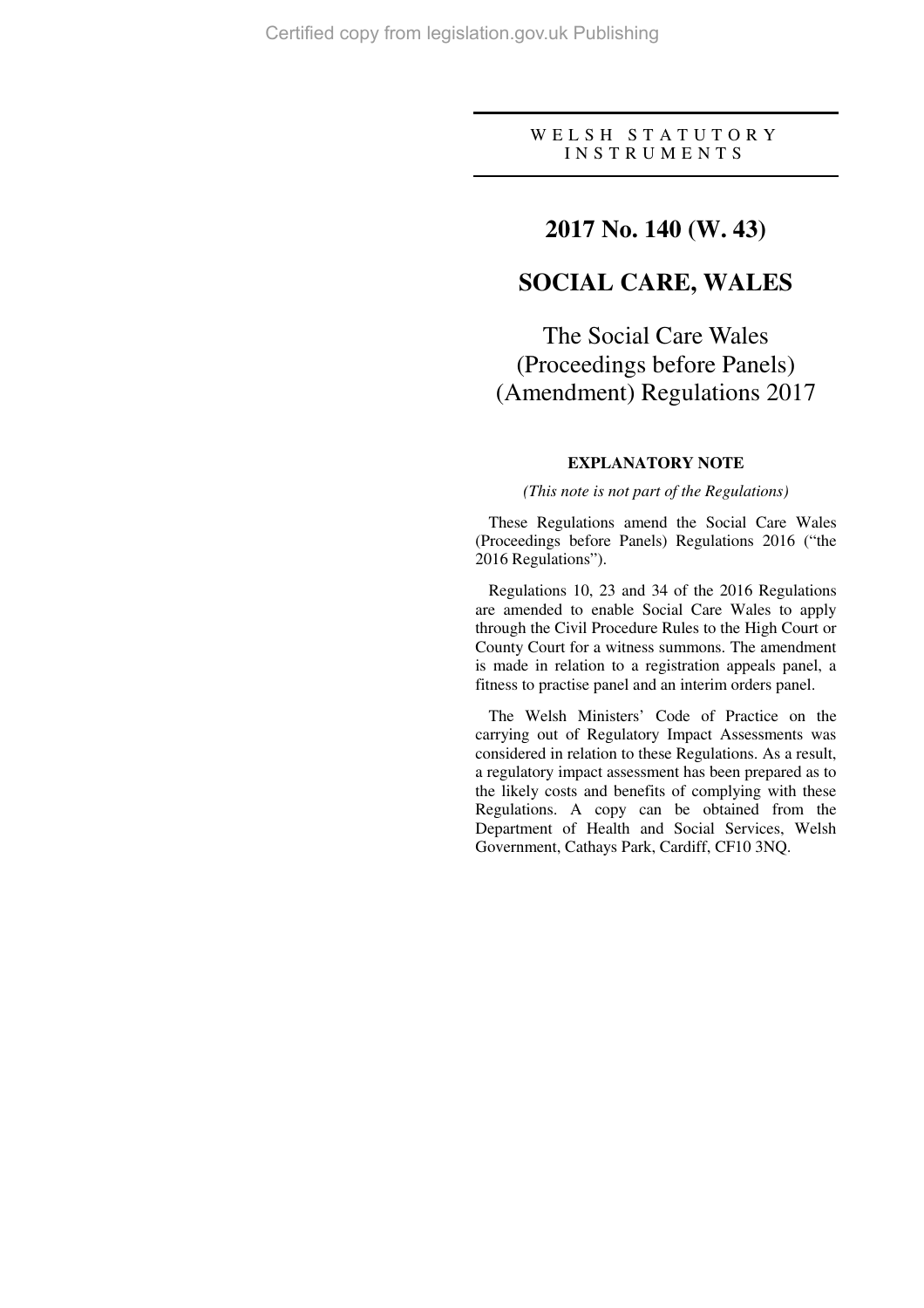### W E L S H S T A T U T O R Y I N S T R U M E N T S

## **2017 No. 140 (W. 43)**

# **SOCIAL CARE, WALES**

The Social Care Wales (Proceedings before Panels) (Amendment) Regulations 2017

*Made 7 February 2017* 

*Laid before the National Assembly for Wales 14 February 2017* 

*Coming into force 3 April 2017* 

The Welsh Ministers, in exercise of the powers conferred by sections 175(1) and 187(1) of the Regulation and Inspection of Social Care (Wales) Act 2016(**1**), make the following Regulations.

### **Title, commencement, application and interpretation**

**1.**—(1) The title of these Regulations is the Social Care Wales (Proceedings before Panels) (Amendment) Regulations 2017.

(2) These Regulations come into force on 3 April 2017.

(3) These Regulations apply in relation to Wales.

(4) In these Regulations "the 2016 Regulations" ("*Rheoliadau 2016*") means the Social Care Wales (Proceedings before Panels) Regulations 2016(**2**).

### **Amendment of the 2016 Regulations**

**2.**—(1) The 2016 Regulations are amended as follows.

(2) In regulation 10 (registration appeals proceedings: witness summons) for paragraph (1)(b) substitute—

 $\overline{a}$ 

<sup>(</sup>**1**)  $2016$  anaw 2.<br>(**2**)  $S.I. 2016/110$ 

<sup>(</sup>**2**) S.I. 2016/1100 (W. 264).